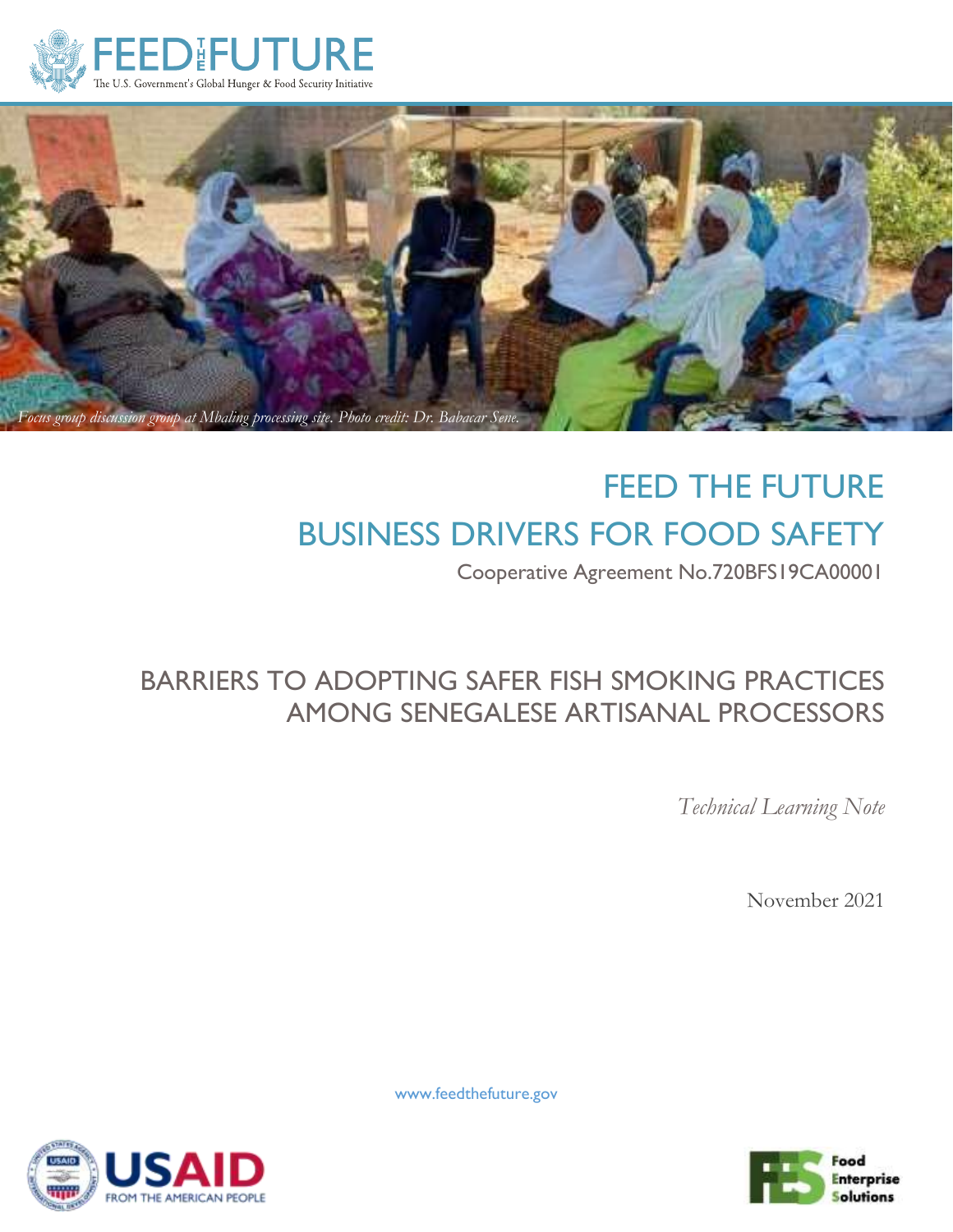#### **Authors**

Babacar Sene, FES Food Safety Specialist Mitch Hatzipetro, University of Rhode Island Master's Student

#### **Recommended Citation**

Sene, B. & Hatzipetro, M. 2021. *Barriers to Adopting Safer Fish Smoking Practices among Senegalese Artisanal processors.* Arlington, Virginia: Food Enterprise Solutions.

#### **Acknowledgements**

Feed the Future Business Drivers for Food Safety (BD4FS) was cocreated by Food Enterprise Solutions (FES) principals Russ Webster, Roberta Lauretti-Bernhard, and Dr. Thoric Cederström and several USAID experts from the Bureau for Resilience and Food Security (RFS). FES greatly appreciates ongoing support from and interaction with colleagues at USAID/RFS, particularly Dr. Lourdes Martinez Romero, Dr. Meera Chandra, and Dr. Kelley Cormier. The study describe herein was conducted by Babacar Sene and further analysis and writing by Mitch Hatzipetro. Technical review was completed by Juan Vilata, Independent fisheries consultant; and review and editing by Thoric Cederström and Jenna Borberg, FES. The FES team and authors would like to recognize the women fish processors who participated in focus group discussions – this study would not have been possible without their involvement.

#### **Disclaimer**

This publication is made possible by the generous support of the American people through the United States Agency for International Development (USAID). The contents are the responsibility of the authors and do not necessarily reflect the views of USAID or the United States Government.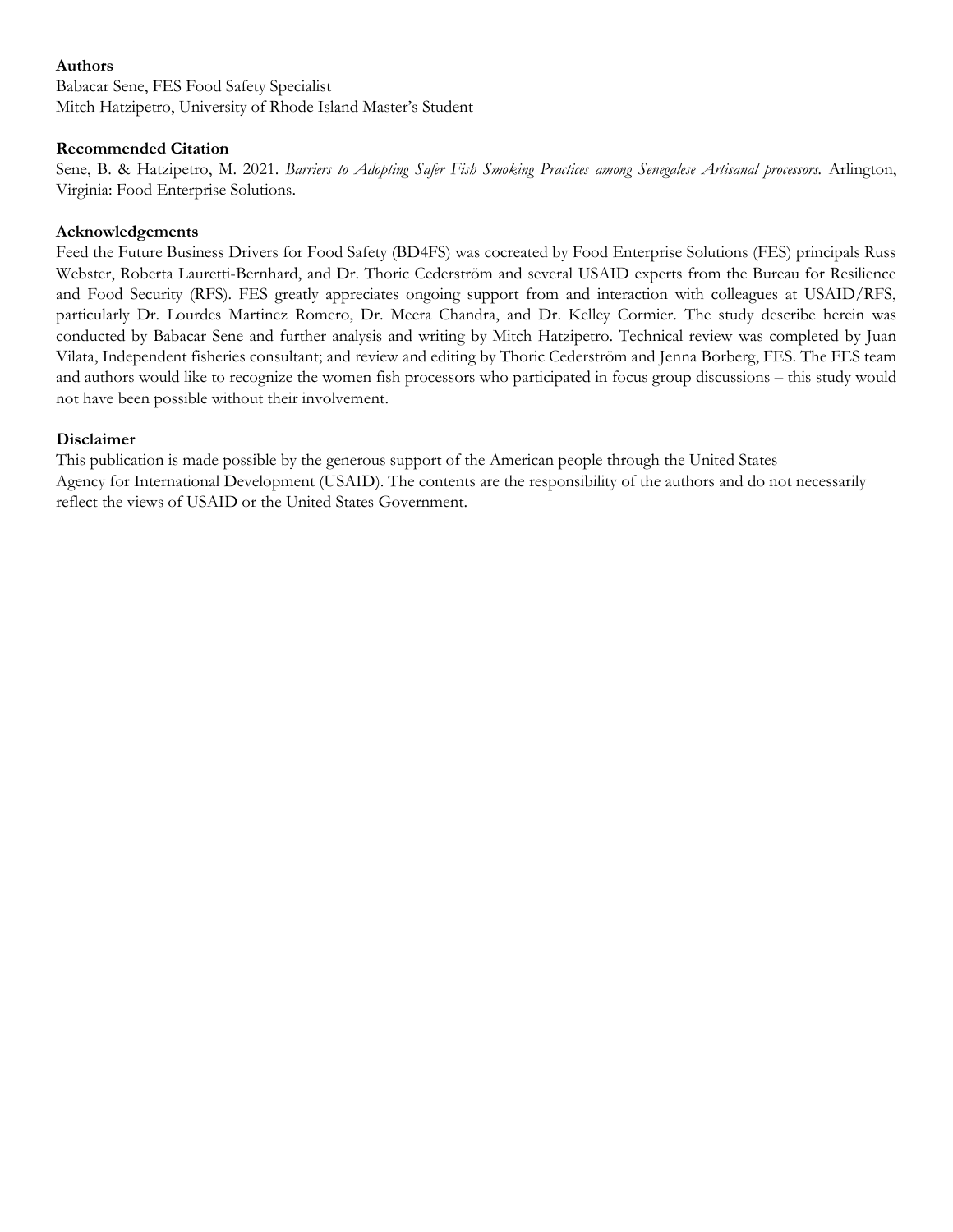## **Overview**

In Senegal, artisanally processed fish is an important component of the economy and diet. In 2018, nearly 40,000 tons of fish were processed, worth an estimated \$47.5 Million USD. The main types of processed fish include: kéthiakh which represents 63%, guédji 17%, tambadjang 6%, and methora 5% (Ministère des Pêches et de l' Economie Maritime, 2019). Fish processing is labor intensive and provides many jobs, making it an important source of income generation in coastal communities which often suffer high levels of poverty and unemployment. Women represent over 90% of workers in the fish processing associations (University of Rhode Island [URI], 2018). This is particularly important as women typically contribute more of their income to household well-being and nutrition than their male counterparts, helping fight impoverishment and hunger.

As important as fish processing is for coastal economies and as a major contributor to household nutrition, there are associated health risks that come unbeknownst to many Senegalese. Some of the main health risks associated with fish processing and the consumption of processed fish include smoke inhalation during processing, consuming contaminated or spoiled products, and the consumption of polycyclic aromatic hydrocarbons (PAHs) which have genotoxic, carcinogenic, and teratogenic effects (Ifegwu & Anyakora, 2015) Of the four main types of processed fish, kéthiakh and methora are braised and smoked, respectively, and because of these processing techniques they contain relatively high levels of PAHs. Guédji and tambadjang are fermented and dried rather than smoked and therefore are not at risk of containing PAHs.

Throughout parts of West Africa, numerous organizations have conducted research and outreach activities addressing risks associated with food processing, especially seafood. In particular, the University of Rhode Island's Sustainable Fisheries Management Project (SFMP) in Ghana looked at many aspects of the processing system (SNV Ghana, 2020). Feed the Future Business Drivers for Food Safety (BD4FS), funded by USAID and implemented by Food Enterprise Solutions, is building off the findings and frameworks from the SFMP and other projects; and is utilizing available knowledge to help create a lasting impact in Senegal.

In 2020, BD4FS undertook a Food Safety Situational Analysis (FSSA) of the artisanal seafood sector in Senegal and confirmed that traditional smoking of fish remains a common practice (Food Enterprise Solutions [FES], 2020). BD4FS also completed a desk review of the health risks associated with consuming smoked products, the different types of fish smokers and the levels of PAHs produced by each smoker, as well as costs and financing options for adopting modern smokers that produce lower PAH levels (FES, 2021). Based on findings from the literature review (FES, 2020), focus group discussions (FGDs) were held with women's associations of artisanal fish processors in Senegal to better understand their knowledge of PAHs, and to identify gaps and barriers within the food system that need to be overcome in order to improve the health and wellbeing of processors and consumers. FGDs were held at processing sites within the greater Dakar region and in the Petite Côte area south of Dakar in early spring of 2021.



Focus group discussion group at Mbaling processing site. Photo credit: Dr. Babacar Sene.

The key objectives for the FGDs were:

- Assess the knowledge, attitudes, and practices of artisanal fish processors regarding PAHs in smoked and braised products
- Examine the processes and viability of introducing new fish smokers /ovens to the processing communities
- Better understand why processors resort back to traditional processing techniques
- Understand why many donor-funded projects fail to achieve lasting impacts on the processing communities

The FGD methodology is described in more detail in Appendix 1.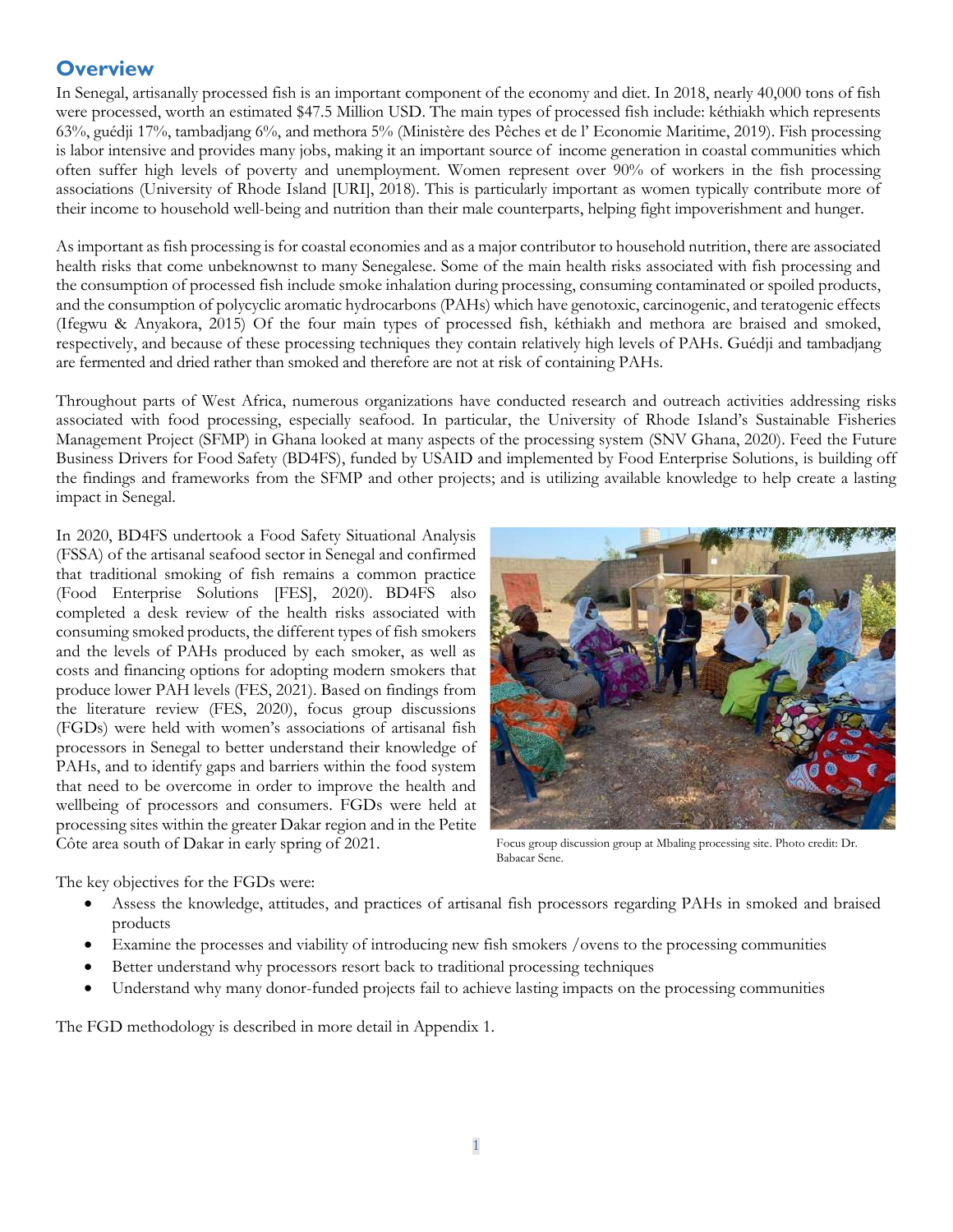## **Results**

Through the FGDs, the BD4FS team gained insight on local knowledge regarding fish processing that was generously shared by the local associations of women fish processors. In total, 163 processors from 7 different sites participated in the FGDs. For more information on FGD sites and participants, see Appendix 2.

#### **Processing**

#### Preparation of Kéthiakh

*Sardinella* spp. is the main type of fish used for producing the two varieties of kéthiakh - salted and unsalted. Processors reported that their unsalted kéthiakh is produced using an oven or fish braiser, where fish are placed head down on grates. After braising

and cooling, the fish are removed and placed under a tarpaulin to sit for one night. The next day, the fish are beheaded and gutted, and then placed into the open air for approximately three days to completely dry under the sun. Once dry, the fish are packaged and stored before being transported and sold.

Women described two ways of processing the salted kéthiakh variety. The main variable determining the processing technique is accessibility to an oven or fish braiser. When women do not have access to an oven or fish braiser, the fish are spread on the ground, covered with fuel and braised with an intense fire for thirty minutes to an hour. After cooling, the fish are removed, beheaded, trimmed, and salted in basins for one half day. After salting, the fish are spread on racks for two to four additional days to dry. When a processor has access to an oven, the fish are stowed head down on oven grates and covered with galvanized iron sheets. The oven is then filled with straw or other fuel by men who are employed by the women to do the difficult tasks. The fish are braised with very intense fire for 30 minutes to an hour. After cooling, the fish are removed, beheaded, trimmed, and salted in basins for one half day, exactly as in the previous case. After salting, the fish are spread on racks for drying.



Men packing the fish braiser with fish, positioned heads down, to produce kéthiakh. Photo credit: Dr. Babacar Sene.

#### Preparation of Methora

Methora is smoked fish, typically produced from *Arius latiscutatus Günther* (known as kong in Wolof) and *Sardinella* spp. The fish are placed in the oven and cooked with a low heat for one to two hours depending on the size and quantity of the fish. Shavings are then added to the furnace to produce more smoke and the fish are left for another one to two hours to give it the desired aroma and color. During this smoking process, the fish are rotated to ensure uniform smoking. Processors identified three different pathways for fish smoking (diagrammed in Appendix 3). One of the main differences between the three lies in the brining step in the middle of the process: some processors choose not to brine their fish (method 1), some choose to brine it using spices (method 2), and others choose to use the traditional brine using just salt (method 3).

#### Fish Smoking Ovens

From the literature review that preceded this study (SNV Ghana, 2020), a question that arose was, "what ovens are actually used in Senegal?" FGDs revealed that traditional smoking technology has been studied extensively and that over the past decades many modifications have been made, or at least attempted, to improve efficiency of the ovens and product quality. The discussions also revealed that several different oven types can be found in the studied localities and, by inference, throughout Senegal; however, many of the newer types and even some older models have been abandoned by processors and have fallen into disrepair. The oven models mentioned in the roundtable discussions included 1) the traditional basic brick oven, 2) a modified brick oven, 3) the Altona oven, and 4) the FAO Thiaroye oven (also known as FTT, acronym for "FAO Thiaroye (processing) Technique which reduces PAH creation") (FES, 2020). Of the four ovens mentioned, discussions revealed that the only oven that is still being widely used is the traditional brick oven. Processors mentioned the reasons they prefer this oven is due to the quantity of fish that can be processed in one batch. Interestingly, throughout the site visits, not one FTT oven was found to be operational. All FTTs were found to either be under construction (funded by Government of Senegal through the Directorate of Fisheries Processing Industries, DIPT) or have fallen into disrepair.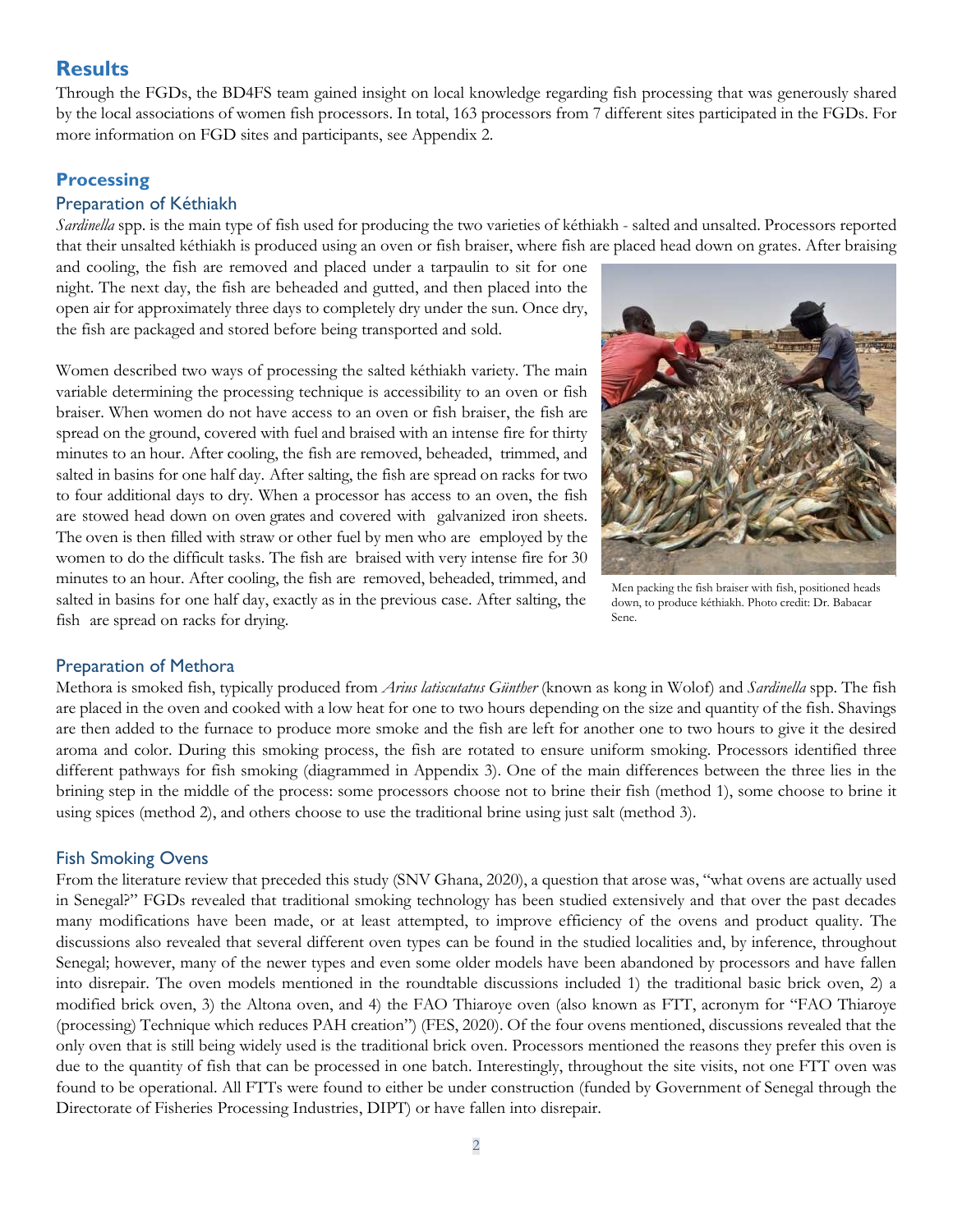#### Fuel

The type and quantity of fuel used contribute to the synthesis of PAHs, and research has shown a positive correlation between PAH and lignin content (FES, 2020). Because of this, BD4FS was interested in evaluating the type of fuel used for processing. The FGDs revealed that various fuels are used throughout Senegal for braising and smoking, including baobab trunk, sawdust, straw, wastepaper, and cardboard. These findings are concerning as wastepaper is often contaminated with dyes and inks that can contain heavy metals like cadmium and lead. The intake or somatic absorption of these heavy metals has been linked to a variety of health problems including birth defects, kidney and liver failure, and interference with red blood cell production (Zender Environmental for Institute of Tribal Environmental Professionals & Central Council Tlingit Haida Tribes of Alaska Solid Waste Alaska Network, 2005). Therefore, in addition to PAHs, the presence of heavy metals in the smoke and in the final processed fish products constitutes a potentially high health hazard to both processors and consumers.



Waste products, mostly different types of paper and cardboard that end up being used as fuel at the Rufisque site. Photo credit: Dr. Babacar Sene.

Traditional ovens were reported to consume more fuel than the newer modified ovens (e.g., Altona, FTT Thiaroye). Modified ovens are equipped with a cover and a door, reducing their energy consumption because there is a better retention of heat and smoke.

#### **Food safety and occupational health**

#### PAH awareness

Many processors were aware that their smoked and braised fish produced with traditional ovens do not meet required food safety standards. The FGDs revealed, however, that they lack awareness of PAHs. When asked if anyone could tell the BD4FS team what they knew about PAHs, processors at all sites were unable to answer despite many having been trained in smoking and braising techniques. After informing the FGD participants about PAHs, they indicated a desire to have ovens that can better control PAH levels in products.

#### Occupational health

The most common health concern of processors was respiratory problems. This health issue was mentioned at all sites during discussions. Women believed the cause of the respiratory issues was due to a combination of poor oven design and excessive amounts of fuel being used. In addition, processors mentioned that respiratory problems arise when processing ethmalose (bonga shad, *Ethmalosa fimbriata*), a fish species locally abundant along Africa's Atlantic coast. This is due to excessive amounts of dust particles in the air from the ethmalose being sprinkled with ash or sand to allow for easier handling. Women processors did not report any major eye health problems related to smoke exposure. However, women processors who make kéthiakh said that smoke made their eyes water during braising. Other issues that were mentioned in the focus group discussions were burns resulting from fire or hot surfaces, and rheumatism as a result from standing for long periods of time.

#### **Lessons learned from past projects**

Over the past two or three decades, numerous projects have been implemented in Senegal aiming to supply the processing sites with the equipment needed to improve the working conditions of fish processors and the quality of products. However, this study among others discovered that once the projects were completed, the equipment was frequently abandoned by the intended beneficiaries of the project. The FGDs inquired as to why this occurs. Reasons mentioned for the abandonment of donorfinanced ovens included: 1) technical inadequacies, 2) low ratio of stoves to members, 3) inconsistent fish supply, 4) operating capital constraints, and 5) non-inclusive design and dissemination processes.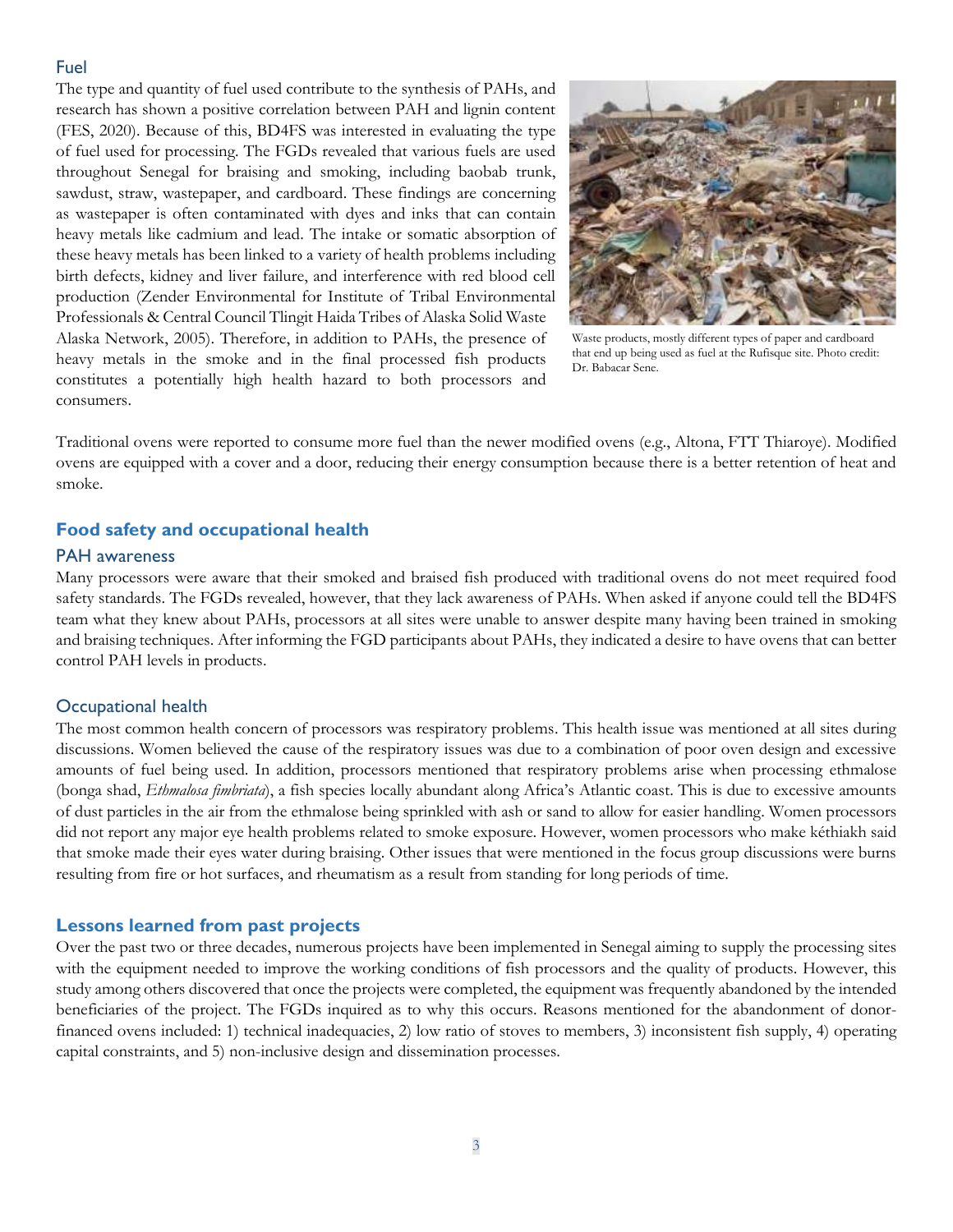#### 1. Technical Inadequacies

The women processors cited the following as some of the major technical reasons for not adopting the stoves promoted by previous projects: taste and texture alteration, susceptibility of the construction materials to weathering, and limited volume capacity. In terms of taste and texture, the women processors noted that consumers tell them that fish smoked in traditional ovens taste better and feel different than fish smoked in modern ovens. However, sensory analysis tests have not been conducted to verify these differences between the two products. Ability to weather the harsh coastal working environment was another factor identified by the FDGs. As all processing sites are located next to the sea, the ambient conditions are humid and loaded with salt, causing metal to rust whereas traditional brick overs are not susceptible to rust. The smoker ovens would need to be built with more suitable materials like stainless steel which would likely be cost prohibitive. Finally, the various promoted ovens do not hold enough fish in one setting, which means that processors need to put in more effort per batch and it takes longer to cook the same volume of fish than with a traditional oven. This greater level of effort required, plus perceived changes in the quality of the product that consumers expect and demand, along with poor physical durability, made the promoted stoves less attractive to these women entrepreneurs.

#### 2. Ratio of Stoves to Members

Throughout the FGDs, many of the processors mentioned that another reason for abandonment of the ovens was the insufficient number of ovens distributed per locality, per association. Access to smoking technology is always a concern for the individual processor. As seen in Figure 2 in Appendix 2, some of the processing sites are extremely large and host many processors. For an association of women fish processors, this means that the new ovens would become a communal oven to be shared. The limited number of promoted stoves creates problems in terms of organizational operations, decision-making processes, and financial management, requiring associations to determine who gets access, when, and for how long.

#### 3. Inconsistent Fish Supply

One of the most important reasons mentioned by processors for failure of oven projects is the inconsistent supply of fish to process. During the study period (March 2021), the scarcity of fish experienced by fishermen and processors was readily observed. During site visits, women groups went for days without having any fish to process. When there are fish, it is necessary to be able to process them quickly since processing sites do not have adequate cold storage facilities. Given the sporadic nature of supply, processors require ovens that have a large enough capacity to handle periods of high volume and that also do not require high time and capital investment to avoid losing money when they face regular shortages of fish to process.

#### 4. Operating Capital Constraints

The women fish processors are basically independent entrepreneurs. They operate on very thin margins and with the inconsistent supply of fish, their limited operating capital fluctuates accordingly. The market for processed products (smoked fish and kéthiakh) is highly dependent on buyers from Guinea and Burkina Faso. These buyers stop buying when the fish does not meet their quality standards, especially if the fish is very fatty and hence prone to rancidity. As a result of this rejection, Senegalese processors sometimes find themselves with stocks of product that they must sell on the local market at discounted prices. This low margin business, subject to supply problems and recurring market rejection, makes these women entrepreneurs risk adverse and hesitant to adopt new technologies that cost more in terms of time and effort, and that may alter the taste and texture to the consumer.

#### 5. Non-inclusive Design and Dissemination Processes

There have been several projects to finance improved stoves in Senegal in the past, but most have failed to achieve significant uptake of promoted stoves. According to the women processors, uptake could have been improved if they had been consulted in the design of the ovens and if their criteria of capacity and ease of operation had been incorporated. On the contrary, the ovens distributed to them as already finished products have low capacities and are more difficult to use than traditional, largercapacity ovens. Many of these problems could have been avoided with a more inclusive, participatory approach to identifying the specific needs of the processors in each site. Offering an even more critical viewpoint, some processors stated that engagement and co-design with the women is crucial and that the process must take into consideration their cultural, social, and economic values rather than promoting off-the-shelf technologies that might work elsewhere.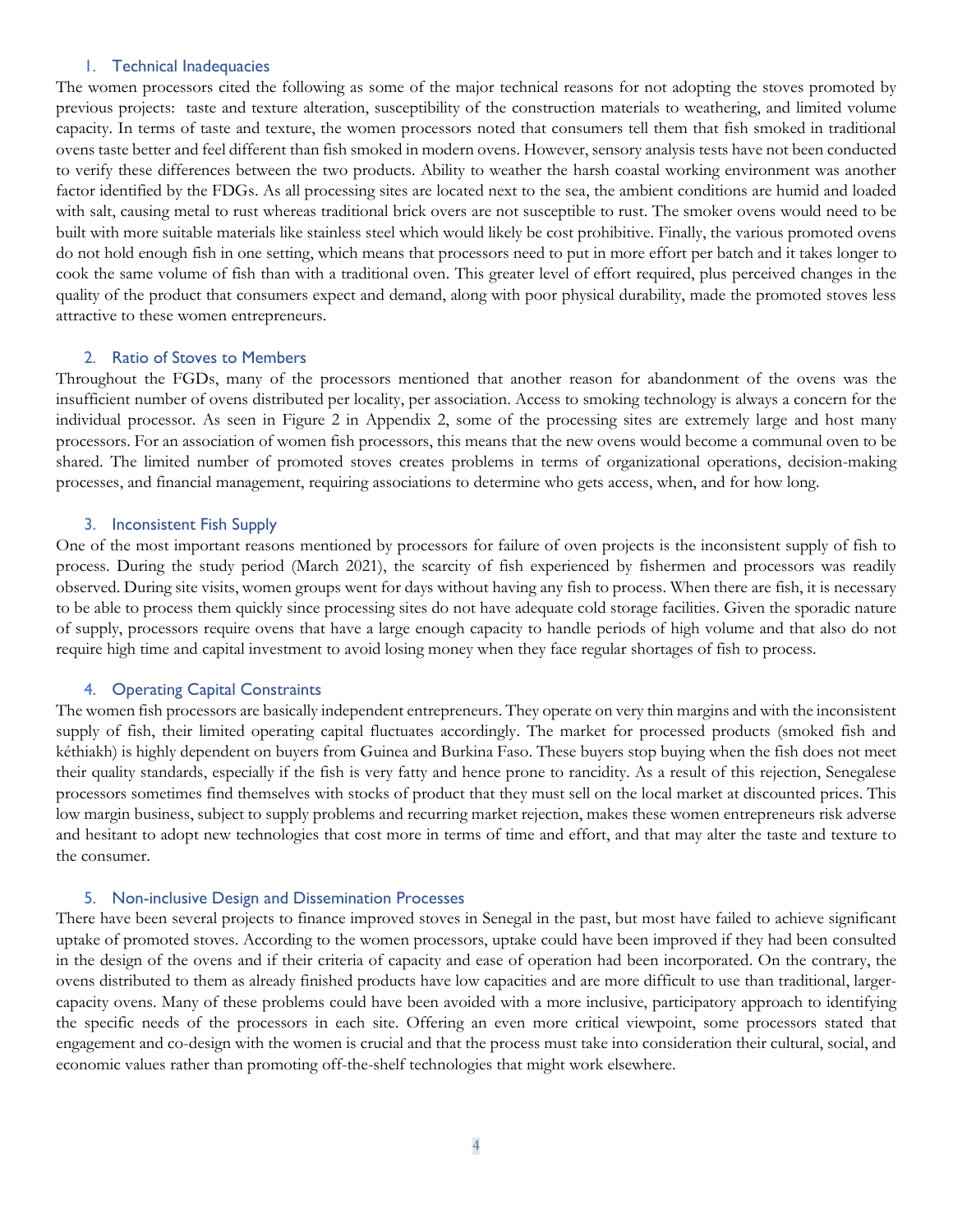## **Summary of findings and recommendations**

## **Key findings**

Through the FGDs and site visits, a main conclusion is that there are food safety concerns in the fish product processing chain, particularly the smoking and braising operations. Despite attempted interventions of several projects that have financed equipment at processing sites to help improve working conditions and the quality of products, with special emphasis on replacing the traditional ovens with newer and safer ones, processors still resort back to the traditional ovens. Many of the processors are aware that their products produced with the traditional ovens do not meet required food safety standards. While their knowledge of PAHs is limited, they have a desire to have ovens that can better control PAH levels in products. Processors need to be actively engaged in projects from beginning to end to help design new ovens that consider cultural, economic, and social factors. Other recommendations processors gave include:

- Emphasize capacity and ease of use in the choice of ovens.
- Provide assistance in the development of markets as sometimes it is difficult for them to sell their products in their usual markets.
- Establish a financing mechanism for their activity by allocating credits with the lowest possible interest rates.
- Establish a monitoring and evaluation system for the objectives of the projects intended for them.

### **Recommendations**

Based on the FGDs, recommendations are summarized at the site-level, processing-level, and to assist processors.

At the site level

- Processing sites must be developed to comply with food safety standards.
- Sites must be equipped with appropriate infrastructure and equipment to improve hygiene and working conditions for processors.

At the processing level

- It is important that actions be taken to reduce the level of PAHs in fish products.
- Future projects should consider the production capacity, which seems to be the most important element in the eyes of women processors.
- Efforts should be made to raise awareness amongst processors regarding the choice of fuels used.

Regarding the processors

- A capacity building program for processors should be considered. This program should focus on smoking and braising techniques, good hygiene practices, and basic accounting and financial management.
- Establishment of a financing fund that grants loans to women would be beneficial, as all women at the seven processing sites visited mentioned the lack of working capital.

## **Study Challenges**

The BD4FS team experienced some unforeseen challenges during this project. First and foremost was dealing with the difficulties that the COVID-19 pandemic has created. This prevented several team members from being present in Senegal to help conduct this critical research. Another difficulty was the political tension in Senegal during the timing of this research. Due to this, some of the meetings scheduled with processors needed to be postponed until tensions had settled. Lastly, this study occurred during a period of low fish landings and many of the women did not commute to the processing sites during this time. This made finding processors who could participate in the research more difficult.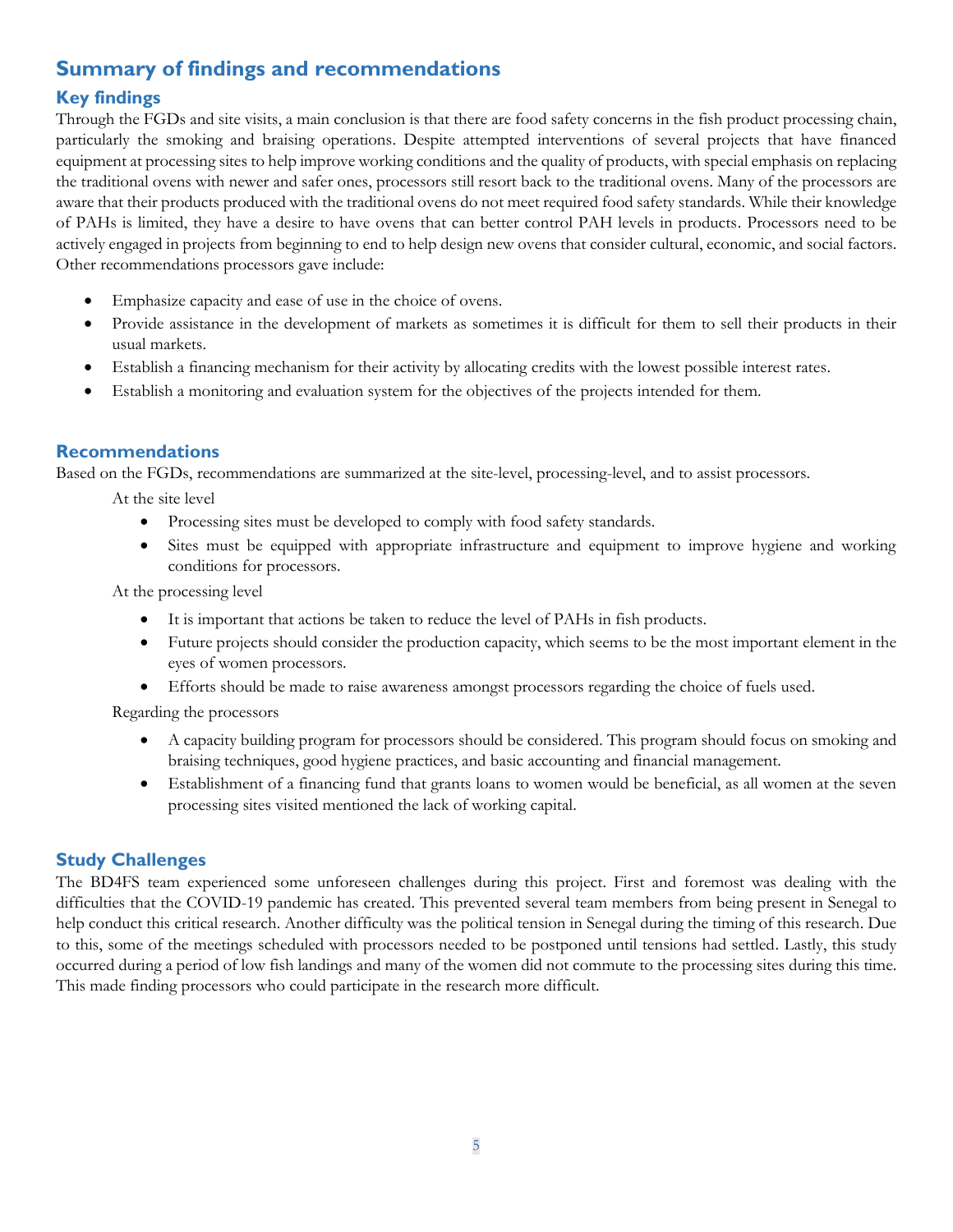## **Appendices**

## **Appendix 1: Methodology**

BD4FS Technical Specialist, Dr. Babacar Sene, conducted this qualitative study that used primarily focus group discussions (FDGs) with women fish processors from March 9 to 21, 2021 in Dakar, Mbour, and Joal. From these areas following processing sites were selected: Yoff, Thiaroye, Rufisque and Bargny (all in Dakar), Mbaling (in Mbour), and Khelcom and Tann bi (both in Joal). Sites were selected according to the nature of their activities, production volume, and geographical location. The sites selected are the most important smoked fish and kéthiakh production sites in Dakar and surrounding areas. The topics outline below was developed by the BD4FS research team to guide the FGDs with associations of women processors. Formal representatives of the associations granted permission to conduct the FGDs which were carried out according to the schedule in Table 1. All FGDs were conducted in the Wolof language to overcome language barriers and incentivize maximum participation of all the attendants. Participants were asked if they would give their consent to conduct the FGDs with recording and photo documentation, and they were guaranteed that all information given would remain anonymous. Each FGD lasted between 90 and 120 minutes. At the end of each FGD, a sign-in sheet was passed around to collect names, age of participants, and what product(s) the participants processed.

#### Key topics explored in the focus groups

- 1. There is very little information regarding the model smokers that processors are using. Could you tell us about the model smoker that you currently use and why you use it?
- 2. Can you please describe your process of smoking fish?
- 3. Can you please describe your process of braising fish?
- 4. Going back to smoker models, have you changed your smoker model?
	- a. If yes, why did you change your model?
- 5. Have you been invited to participate in projects asking you to change your model smoker?
	- a. If yes, did you end up participating in the project? If you chose not to participate, why not?
	- b. If yes, are you still using that model smoker?
	- c. If no, what are the reasons why you are not using the model smoker that was used as part of that project?
- 6. One point of interest that Food Enterprise Solutions has is polycyclic aromatic hydrocarbons, better known as PAHs. Has anyone in the group ever heard of PAHs, and if so, can you tell us what you know about them?
- 7. Just so everyone knows, polycyclic aromatic hydrocarbons (PAHs) are a group of chemicals that occur whenever a substance is burned. The effects of PAHs on the body are unknown, but some PAHs may cause cancer and may affect the eyes, kidneys, and liver. Humans are most likely to come into contact with PAHs through consumption of food that has been processed by smoking, grilling, braising and other cooking methods.
- 8. In your opinion, what are the biggest health concerns of processors regarding their work?
- a. Are PAHs a concern of processors? And do processors take into consideration the amount of PAH in their product?
- b. If you didn't before, now knowing what PAHs are, do you think it's a good idea to take into consideration the amount of PAHs?
- 9. Have you ever been trained on technologies to reduce PAHs?
	- a. If yes, are you using these technologies or have you resorted back to traditional techniques? (We need to ask if we can ask who provided the training)
	- b. If you resorted back, can you explain why you have resorted back to traditional techniques?
- 10. If you have not received training regarding PAH reducing technology, do you think it would be beneficial for processors to learn techniques to reduce PAH in their products, why or why not?
- 11. The last couple topics we would like to discuss regard previous and future projects.
- 12. Regarding smoking technology, what training or projects do you think would be beneficial to fish processors and why?
- 13. There have been numerous projects conducted in Senegal related to smokers and smoking activities. Many of these projects and activities often fail to have or create a lasting impact on processors. In your opinion, why do projects fail and processors resort back to their previous methods?
- 14. Our last question is that we want to create lasting and sustainable projects that have an impact on the processor communities in Senegal. In your opinion, what creates a successful project that has a lasting impact?
- 15. On behalf of myself and Food Enterprise Solutions, we would very much like to thank you for participating in our roundtable discussion. If you have any questions, please feel free to ask.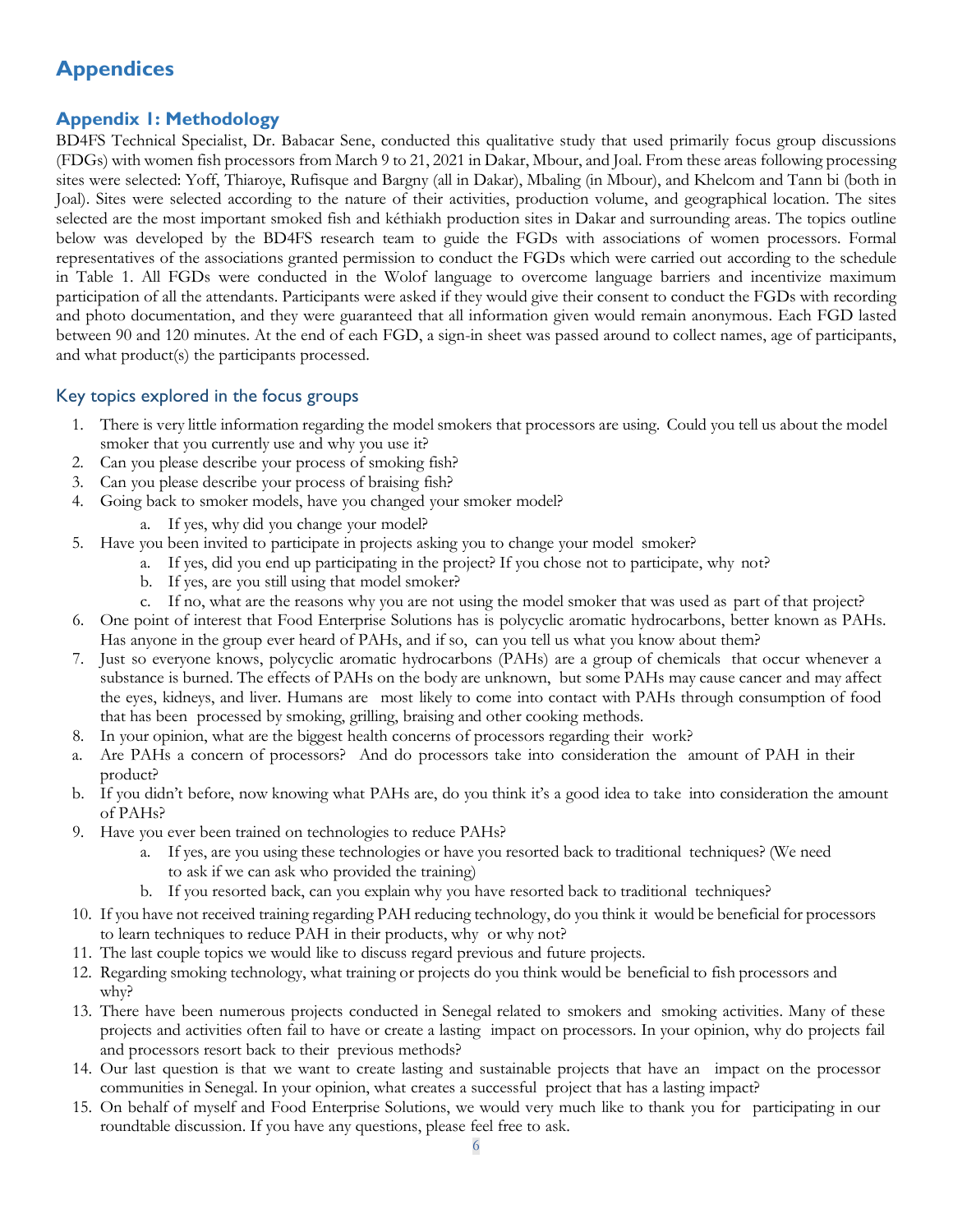## **Appendix 2: FGD Sites and Participants**

| Date of holding the focus groups | Processing site                   | Number of attendees |
|----------------------------------|-----------------------------------|---------------------|
| March 9, 2021                    | Seuty Ndiaré /Yoff                | 3                   |
| March 10, 2021                   | Penccum Sénégal/Thiaroye          | 22                  |
| March 11, 2021                   | Domaine Gouye Ndioulankar/ Bargny | 28                  |
| March 13,2021                    | Groupement book Dio/ Rufisque     | 33                  |
| March 19,2021                    | Mbaling/Mbour                     | 14                  |
| March 26, 2021                   | Khelcom                           | 39                  |
| March 26, 2021                   | Tann bi/ Joal                     | 24                  |

*Table 1: Date and location of focus group discussions, and number of attendees.*

#### *Table 2: Estimated number of processors at each site combined with minimum, maximum, and average age per site.*

The age range for focus group participants was 58 years. The youngest processor to participate in the FGDs was from the Penccum Senegal/Thiaroye site and was 22 years old, and the oldest processor was from the Domaine Gouye Ndioulankar/ Bargny site, and was 80 years old. The average age of participants in the discussion was 52 years old. Site population size (e.g., number of members at each local association, or number of users of the processing facilities) also varied greatly, with the smallest site being Seuty Ndiare/Yoff with an estimated population size of 30, to Tann bi Joal with an estimated population of 6,000.

| <b>Processing Site</b> | <b>Estimated population</b> | Average | Minimum age | Maximum age |
|------------------------|-----------------------------|---------|-------------|-------------|
|                        | of the site                 | age     |             |             |
| Seuty Ndiaré           | 30                          | 46      | 32          | 55          |
| Yoff                   |                             |         |             |             |
| Penccum Senegal        | 150                         | 53      | 22          | 71          |
| Thiaroye               |                             |         |             |             |
| Rufisque               | 200                         | 59      | 41          | 75          |
| Groupement             |                             |         |             |             |
| <b>Book Diom</b>       |                             |         |             |             |
| Ndepé                  |                             |         |             |             |
| Domaine Gouye          | 275                         | 55      | 50          | 80          |
| Ndioulankar            |                             |         |             |             |
| Bargny                 |                             |         |             |             |
| Mbour Mbaling          | 150                         | 58      | 32          | 73          |
| Khelcom Joal           | 400                         | 51      | 26          | 68          |
| Tann bi Joal           | 6000                        | 45      | 28          | 60          |
| Total                  | 7205                        | 52      | 22          | 80          |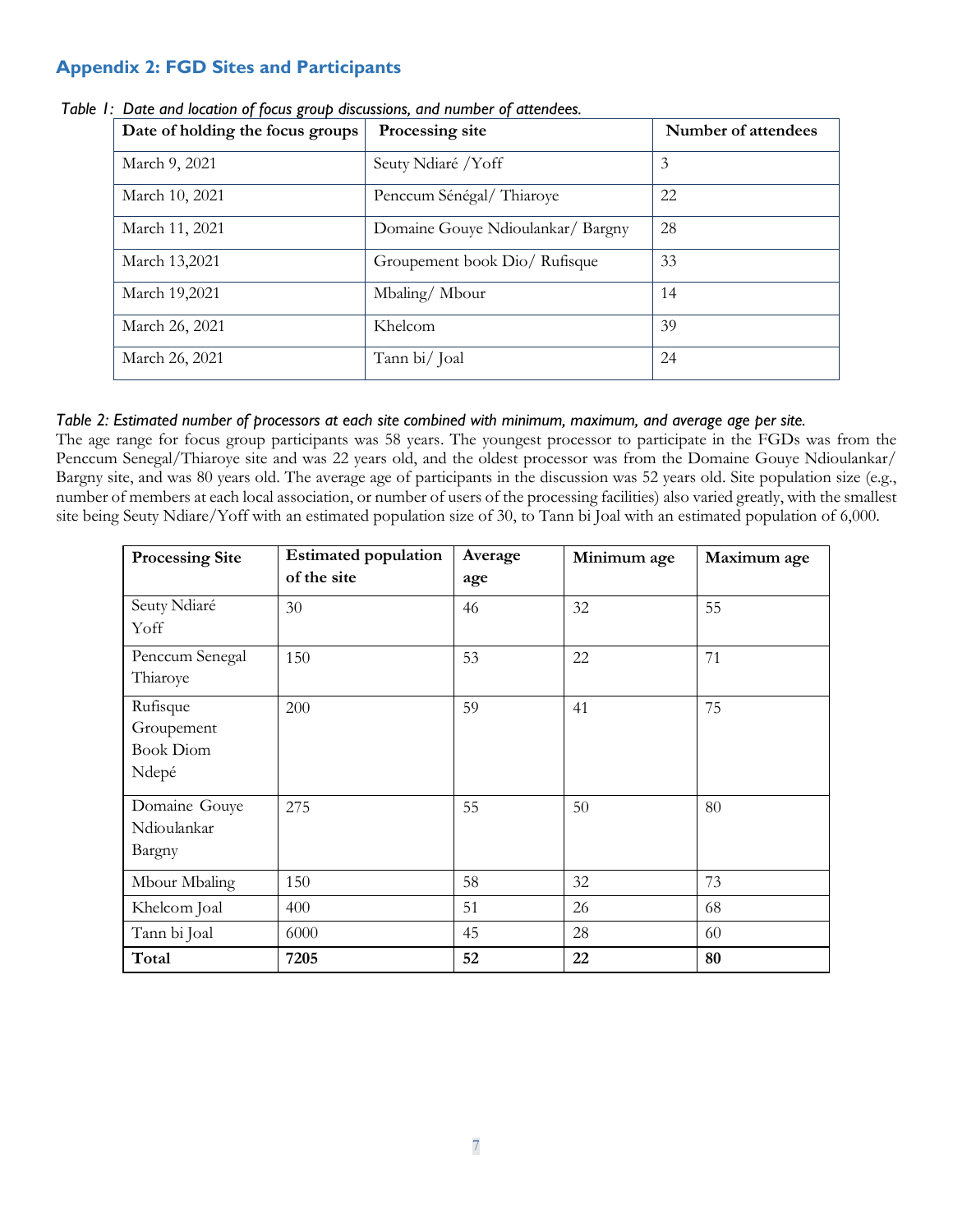

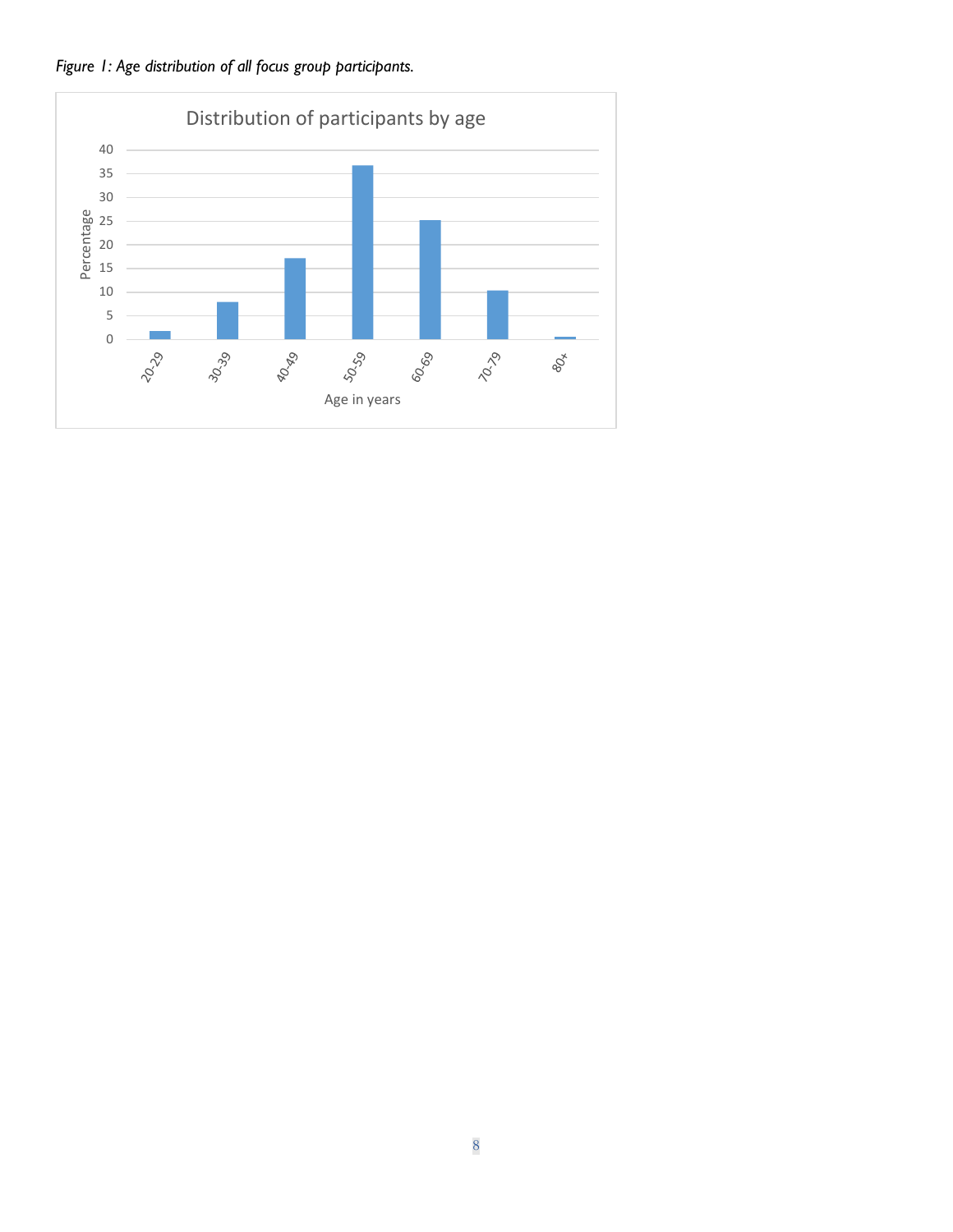## **Appendix 3: Fish Smoking Technique**

*Figure 2: Flow diagram of three different Methora cooking methods.*